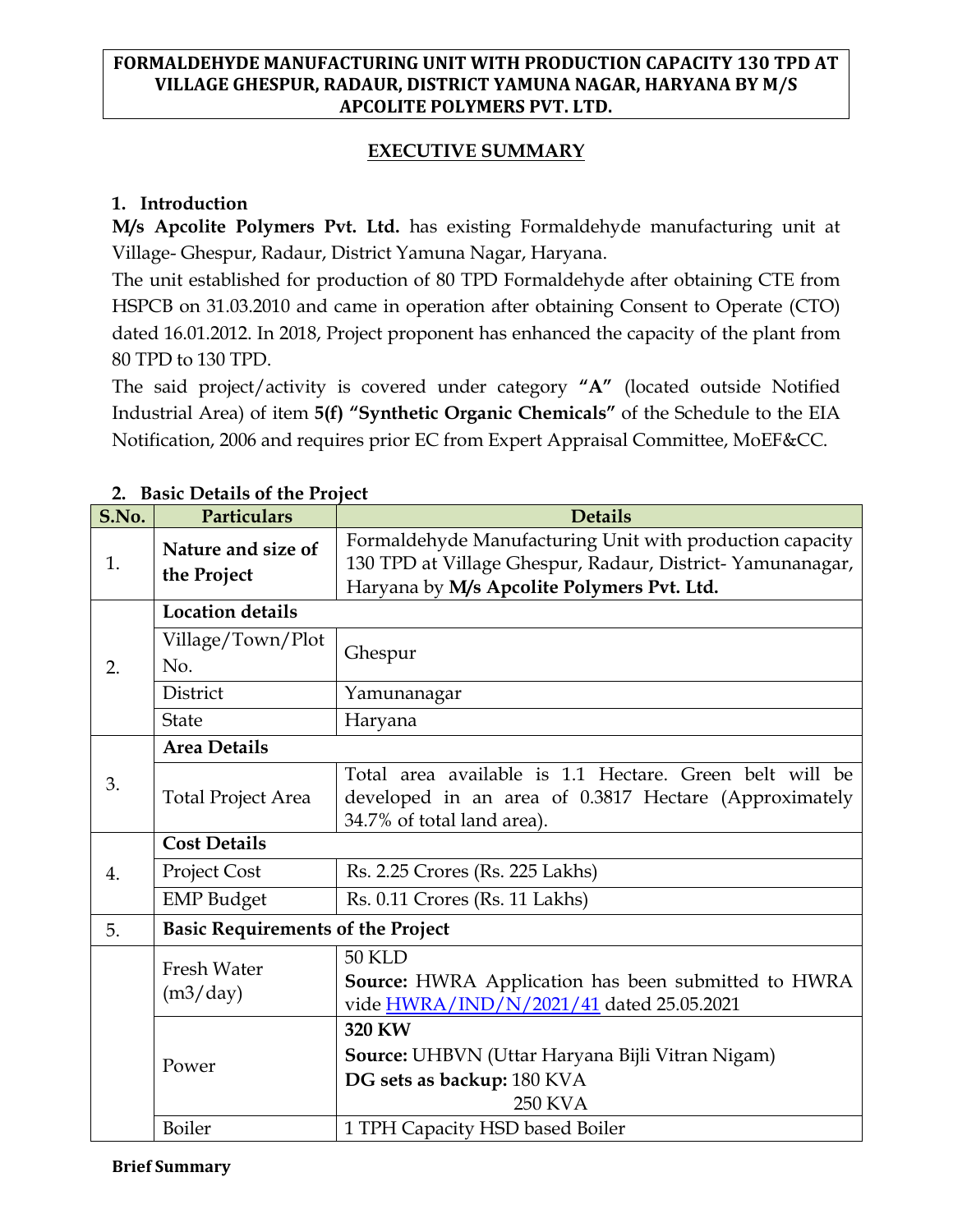| $\blacksquare$<br>Fuel      | --<br>- |
|-----------------------------|---------|
| <i>Nanpowel</i><br><b>.</b> |         |

### **3. Production Capacity**

| Product      | Initial<br>capacity in<br>2012 | Enhanced<br>capacity in<br>2021 | <b>Total</b><br>capacity |
|--------------|--------------------------------|---------------------------------|--------------------------|
| Formaldehyde | 80 TPD                         | 50 TPD                          | 130 TPD                  |

## **4. Raw Material Detail**

The major raw material is Methanol which comes in road through tankers from Kandla Port, Gujarat & stored in underground tanks.

| Raw<br><b>Material</b> | <b>Total</b><br><b>Requirement</b> | <b>Source</b> | <b>Transport</b> | <b>Storage</b>         |
|------------------------|------------------------------------|---------------|------------------|------------------------|
| Methanol               | 65 TPD                             | Import        | Tank<br>Trucks   | $U/G$ Tanks<br>4*75 KL |

# **5. Project Benefits**

- The plant will help in providing employment in priority to local people.
- There will be an increase in indirect employment and earnings of the small time shop owners like tea vendors, transporters, etc.
- The project proponent has planned to contribute in socio-economic development of the area.
- The easy availability of infrastructure, manpower, raw materials will reduce the production cost as well as demand supply gap.
- The development of greenbelt in and around the plant premises will improve on the aesthetics of the area. Moreover, it will help in reducing the noise levels within the plant boundary.

# **6. Mitigation Measures for Control of Pollution**

# **6.1 Air Pollution Control Measures**

- Online Stack Monitoring System as an air pollution control measures to control the emission of particulate matter, the flue gas emission will remain well within gaseous emission norms prescribed by the CPCB.
- To control the air emissions from D.G. Set, stack height of 6.0 m shall be provided.
- Green belt will be developed on 34.7% area of the total project area which will help in attenuating the pollutants emitted by the plant.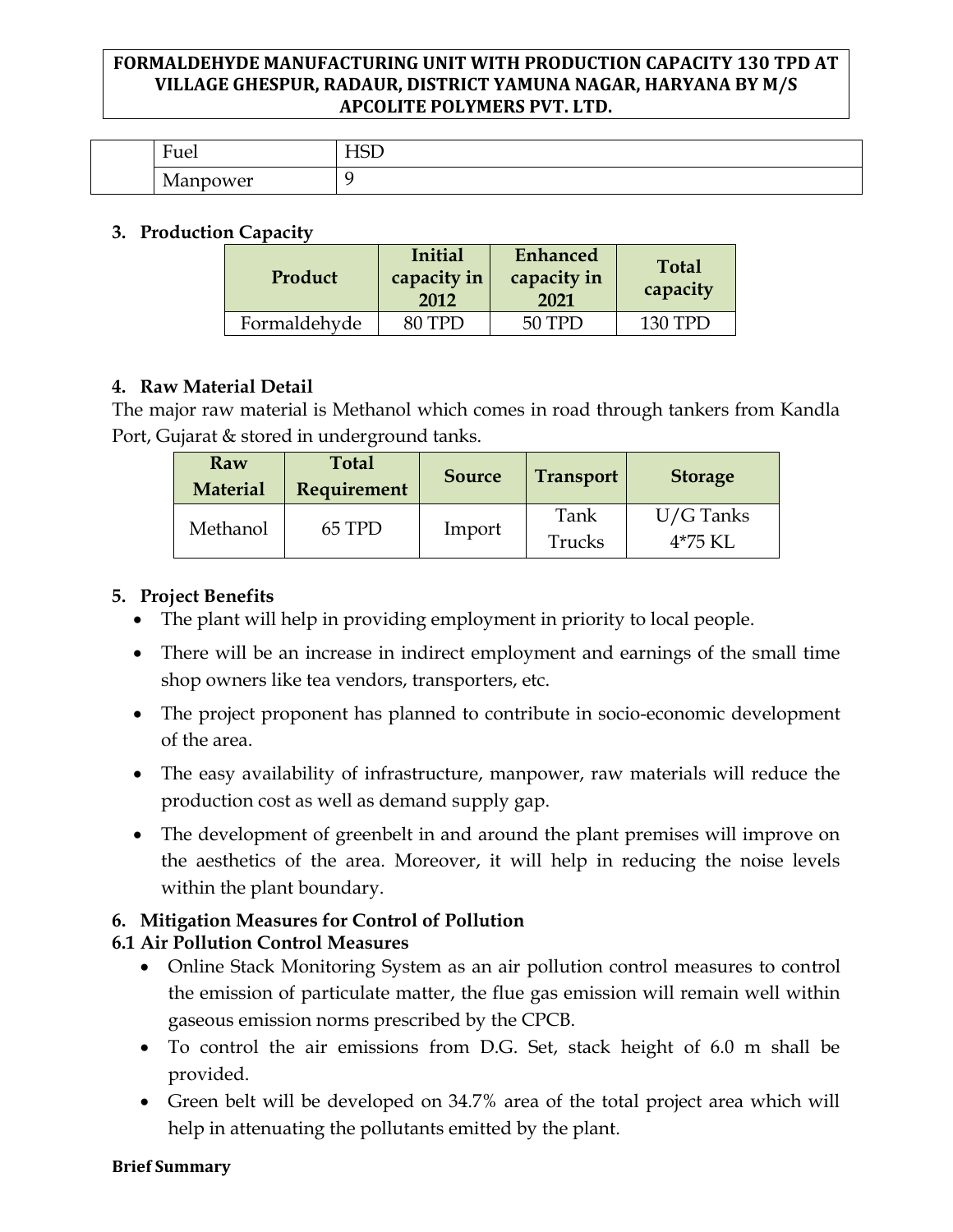## **6.2 Waste Water Treatment**

There will be no waste water discharge from the plant. Zero Liquid Discharge (ZLD) concepts to be adopted. Domestic waste water after treatment (in septic tank) will be fully utilized with the facility for cleaning, flushing, water sprinkling and other non portable domestic purpose.

# **6.3 Noise Pollution Control**

- Vibrating pads & acoustic enclosure will be provided to noise generating equipment to control noise level within norms.
- Latest technology and utmost care will be taken at the time of equipment/machinery installation.
- Lubrication of moving/rotating part or component of machineries will be done on regular basis.
- The operators working in the high-noise areas will be provided with ear-muffs or plugs.
- Acoustic enclosures and silencers will be provided to the equipment wherever necessary
- Proper green belt will be developed to reduce the noise level.
- Thus, it is envisaged that there will not be any adverse impacts of noise. The greenbelt developed within the premises will have significant beneficial impacts on reduction of noise within the periphery and outside the boundary.

# **6.4 Land Pollution Control**

- The plant will implement zero liquid discharge concepts. The treated water will be recycled in the process. Therefore, there will not be any negative impact on soil.
- No toxic / waste water will be disposed directly on land.
- Other hazardous solid wastes will be sent to authorized recycler or vendor.
- It is envisaged that there will not be any major impacts on land environment during the operation phase.

# **6.5 Solid & Hazardous Waste Generation and Disposal**

- Used Oil generated will be sold to authorized recycler.
- Solid waste from evaporator will be sent to TSDF.
- All the Solid & hazardous waste generated, will be collected, stored separately and disposed off as per the guidelines issued by CPCB & Haryana State Pollution Control Board.

# **7. Environmental Management Plan (EMP)**

The total capital investment on environmental control measures is proposed to be about Rs 11 Lakhs out of the total project cost of Rs 225 Lakhs.

#### **Brief Summary**